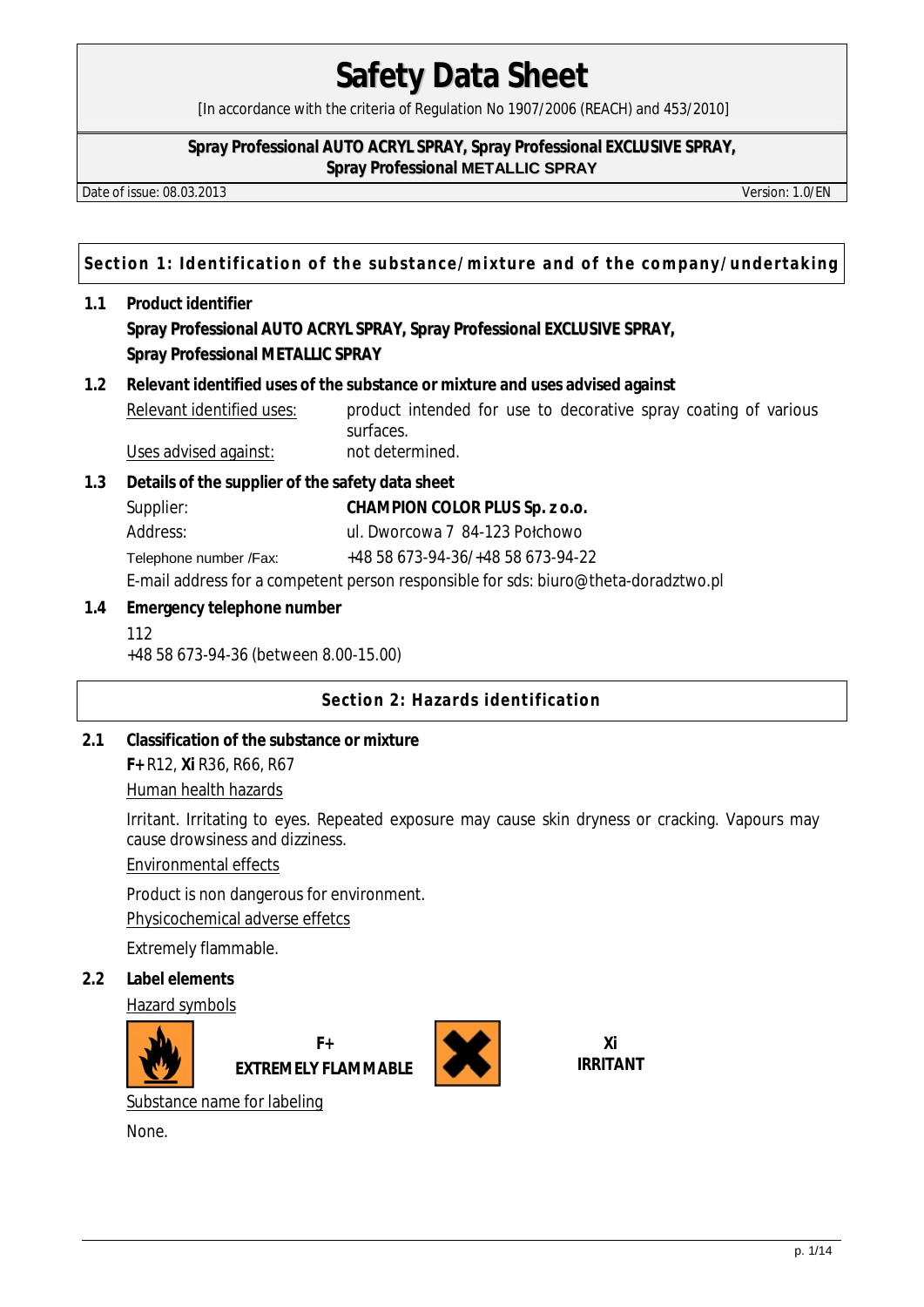[In accordance with the criteria of Regulation No 1907/2006 (REACH) and 453/2010]

#### **Spray Professional AUTO ACRYL SPRAY, Spray Professional EXCLUSIVE SPRAY, Spray Professional METALLIC SPRAY**

Date of issue: 08.03.2013 Version: 1.0/EN

### Risk phrases

- R12\* Extremely flammable.
- R36 Irritating to eyes.
- R66 Repeated exposure may cause skin dryness or cracking.
- R67 Vapours may cause drowsiness and dizziness.
- \* is not required to repeat a word meaning hazard symbol.

### Safety phrases

- S23 Do not breathe vapour/spray.
- S24/25 Avoid contact with skin and eyes.
- S26 In case of contact with eyes, rinse immediately with plenty of water and seek medical advice.
- S46 If swallowed, seek medical advice immediately and show this container or label.
- S51 Use only in well-ventilated areas.

## Additional marking on the label according to directive 75/324/EEC

Pressurized container: protect from sunlight and do not expose to temperatures exceeding  $50^{\circ}$ C. Do not pierce or burn, even after use. Do not spray on a naked flame or any incandescent material. Keep away from sources of ignition - No smoking. Keep out of the reach of children.

Maximum VOC content limit: 840 g/l VOC in product: below 680 g/l

#### **2.3 Other hazards**

Product does not contain ingredients, which meet criteria for PBT or vPvB in accordance with Annex XIII of REACH Regulation.

### Section 3: Composition/information on ingredients

**3.1 Substances**  Not applicable.

**3.2 Mixtures** 

| acetone                                                         |                                                                             |
|-----------------------------------------------------------------|-----------------------------------------------------------------------------|
| Range of percentages:                                           | 20 - 35%                                                                    |
| CAS number:                                                     | $67-64-1$                                                                   |
| EC number:                                                      | 200-662-2                                                                   |
| Registration number:                                            | 01-2119471330-49-XXXX                                                       |
| Classification acc. to 67/548/EEC:                              | F R11, Xi R36, R66, R67                                                     |
| Classification acc. to 1272/2008/EC:                            | Flam. Liq. 2 H225, Eye Irrit. 2 H319, EUH066, STOT SE 3<br>H <sub>336</sub> |
| Substance with Community level exposure limit in the workplace. |                                                                             |
| hydrocarbons, C3-4 *                                            |                                                                             |
| Range of percentages:                                           | 25-40%                                                                      |
| CAS number:                                                     | 68476-40-4                                                                  |
| EC number:                                                      | 270-681-9                                                                   |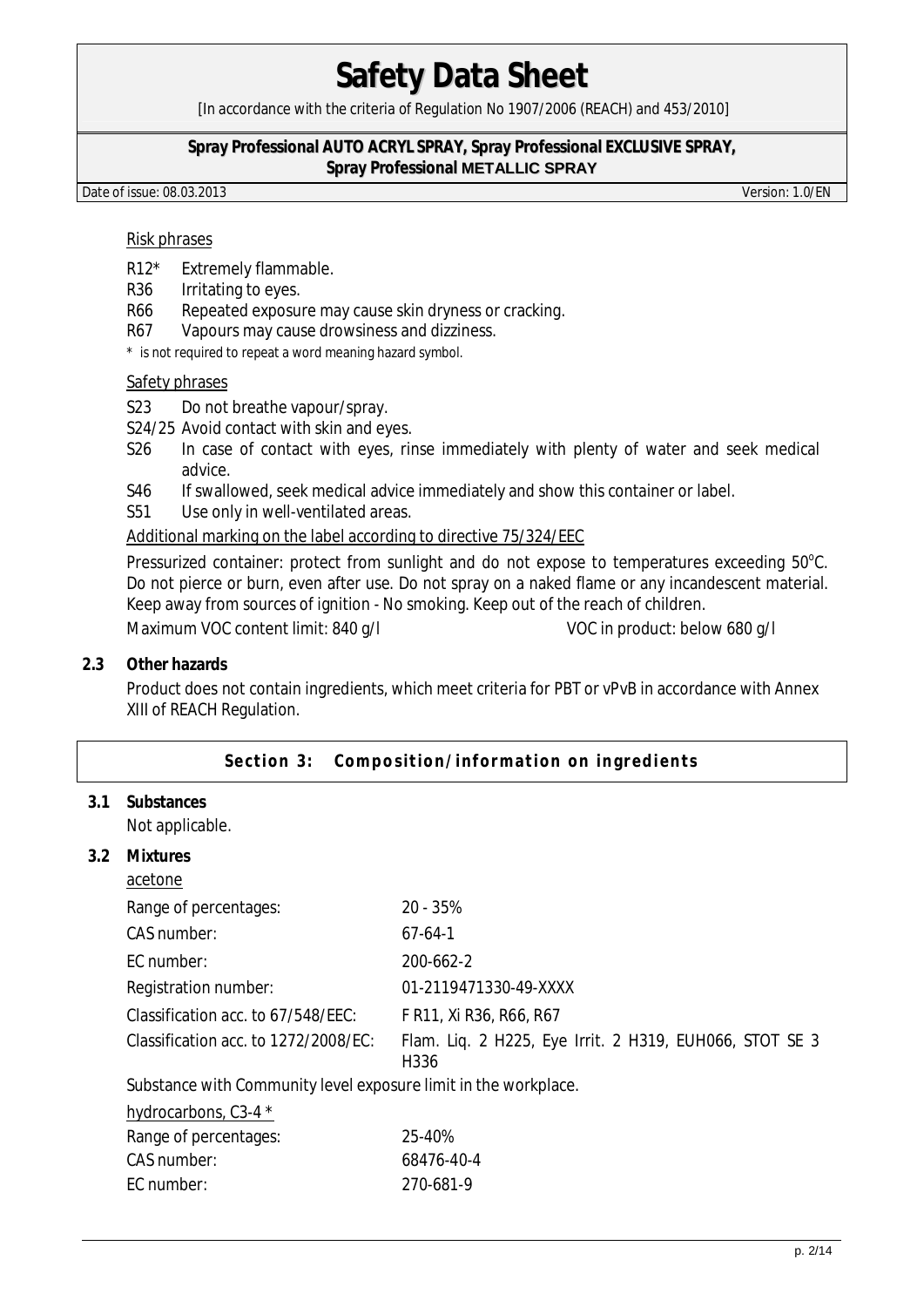[In accordance with the criteria of Regulation No 1907/2006 (REACH) and 453/2010]

### **Spray Professional AUTO ACRYL SPRAY, Spray Professional EXCLUSIVE SPRAY, Spray Professional METALLIC SPRAY**

### Date of issue: 08.03.2013 Version: 1.0/EN

| Registration number:                                                     | 01-2119486557-22-XXXX                                                                                                                                  |  |  |
|--------------------------------------------------------------------------|--------------------------------------------------------------------------------------------------------------------------------------------------------|--|--|
| Classification acc. to 67/548/EEC:                                       | $F+R12$                                                                                                                                                |  |  |
| Classification acc. to 1272/2008/EC:                                     | Flam. Gas 1 H220, Liquefied gas H280                                                                                                                   |  |  |
| 0,1 % 1,3-butadiene (Note K).                                            | The classification as a carcinogen or mutagen need not apply, because substance contains less than                                                     |  |  |
| n-butyl acetate                                                          |                                                                                                                                                        |  |  |
| Range of percentages:                                                    | < 15%                                                                                                                                                  |  |  |
| CAS number:                                                              | 123-86-4                                                                                                                                               |  |  |
| EC number:                                                               | 204-658-1                                                                                                                                              |  |  |
| Registration number:                                                     | 01-2119485493-29-XXXX                                                                                                                                  |  |  |
| Classification acc. to 67/548/EEC:                                       | R10, R66, R67                                                                                                                                          |  |  |
| Classification acc. to 1272/2008/EC:                                     | Flam. Liq. 3 H226, EUH066, STOT SE 3 H336                                                                                                              |  |  |
| ethyl acetate                                                            |                                                                                                                                                        |  |  |
| Range of percentages:                                                    | 10 - 15%                                                                                                                                               |  |  |
| CAS number:                                                              | 141-78-6                                                                                                                                               |  |  |
| EC number:                                                               | 205-500-4                                                                                                                                              |  |  |
| Registration number:                                                     | 01-2119475103-46-XXXX, 01-2119475110-46-XXXX                                                                                                           |  |  |
| Classification acc. to 67/548/EEC:                                       | F R11, Xi R36, R66, R67                                                                                                                                |  |  |
| Classification acc. to 1272/2008/EC:                                     | Flam. Liq. 2 H225, Eye Irrit. 2 H319, EUH066, STOT SE 3<br>H336                                                                                        |  |  |
| xylene                                                                   |                                                                                                                                                        |  |  |
| Range of percentages:                                                    | 5-11%                                                                                                                                                  |  |  |
| CAS number:                                                              | 1330-20-7                                                                                                                                              |  |  |
| EC number:                                                               | 215-535-7                                                                                                                                              |  |  |
| Registration number:                                                     | 01-2119488216-32-XXXX                                                                                                                                  |  |  |
| Classification acc. to 67/548/EEC:                                       | R10, Xn R20/21-R65, Xi R38                                                                                                                             |  |  |
| Classification acc. to 1272/2008/EC:                                     | Flam. Liq. 3 H226, Acute Tox. 4 H312, Acute Tox. 4 H332,<br>Asp. Tox. 1 H304, Skin Irrit. 2 H315, STOT SE 3 H335, STOT<br>RE 2 H373, Eye Irrit. 2 H319 |  |  |
| Substance with Community level exposure limit in the workplace.          |                                                                                                                                                        |  |  |
| ethylbenzene                                                             |                                                                                                                                                        |  |  |
| Range of percentages:                                                    | $< 5\%$                                                                                                                                                |  |  |
| CAS number:                                                              | $100 - 41 - 4$                                                                                                                                         |  |  |
| EC number:                                                               | 202-849-4                                                                                                                                              |  |  |
| Registration number:                                                     | 01-2119486136-34-XXXX                                                                                                                                  |  |  |
| Classification acc. to 67/548/EEC:                                       | F R11, Xn R20                                                                                                                                          |  |  |
| Classification acc. to 1272/2008/EC:                                     | Flam. Liq. 2 H225, Acute Tox. 4 H332                                                                                                                   |  |  |
| Substance with Community level exposure limit in the workplace.          |                                                                                                                                                        |  |  |
| Full text of each relevant R and H phrase is given in section 16 of SDS. |                                                                                                                                                        |  |  |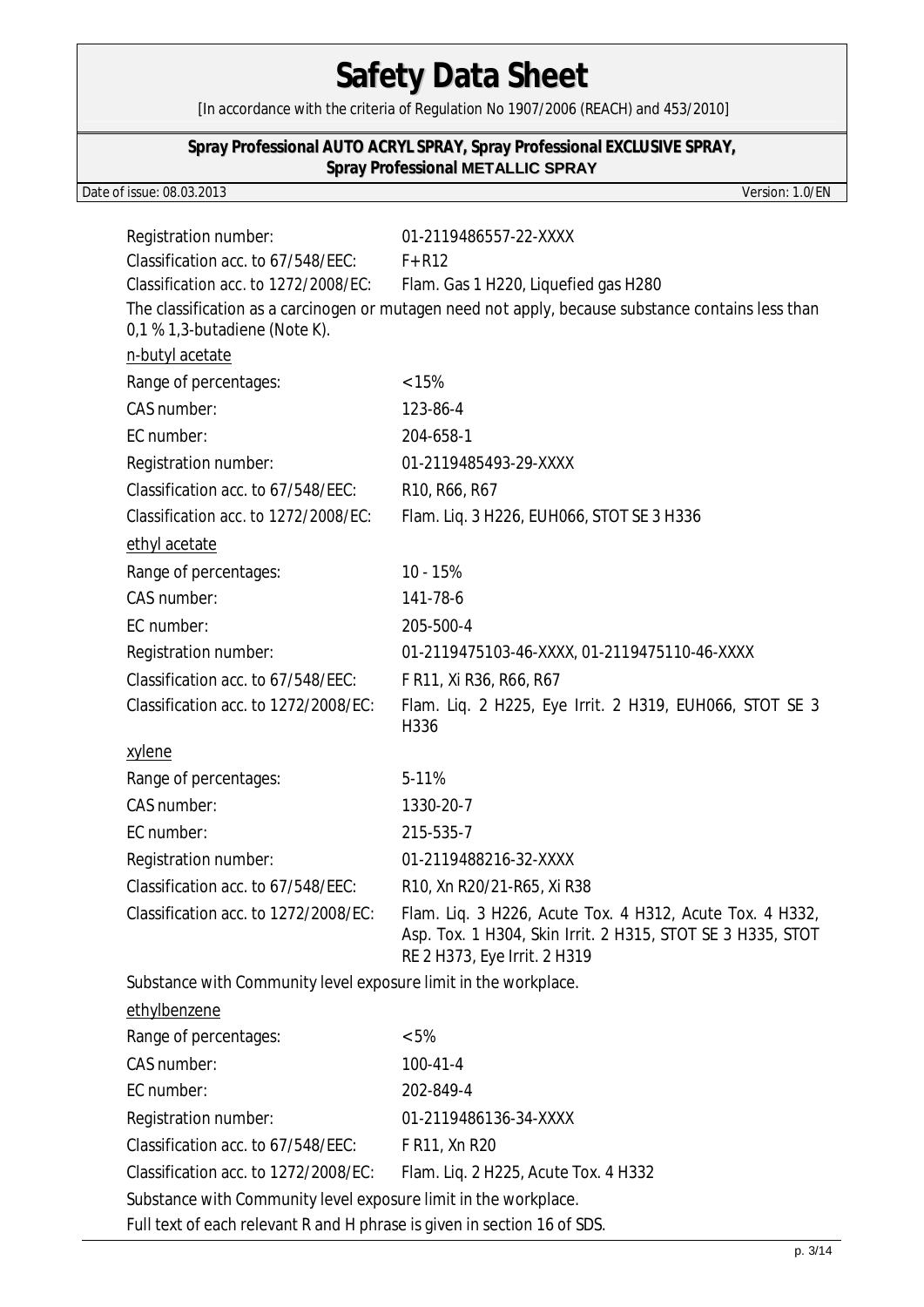[In accordance with the criteria of Regulation No 1907/2006 (REACH) and 453/2010]

#### **Spray Professional AUTO ACRYL SPRAY, Spray Professional EXCLUSIVE SPRAY, Spray Professional METALLIC SPRAY**

Date of issue: 08.03.2013 Version: 1.0/EN

### Section 4: First aid measures

**4.1 Description of first aid measures** 

Skin contact: take off contaminated clothes. Contaminated skin clean mechanically, wash with water, then wash out with plenty of water with soap. Consult a doctor, if worrisome symptoms occur.

Eye contact: seek medical advice if irritation appears. Wash out an eye with plenty of water with the eyelid hold wide open, for 15-20 min. Remove any contact lenses, protect non-eye. Avoid strong stream of water – risk of damage of the cornea.

Ingestion: exposure in this way does not typically occur. If swallowed, rinse mouth with water. **Do not induce vomiting!** Never give anything by mouth to an unconscious person. Consult a doctor – show label.

Inhalation: remove to fresh air. Keep warm and calm. Consult a doctor, if symptoms persist. Artificial respiration or oxygen if needed. Consult a doctor, if worrisome symptoms occur.

**4.2 Most import ant symptoms and effects, both acute and delayed** 

Skin contact: may cause skin dryness or cracking with repeated exposure, defatting, frostbite by spraying the skin spray at close range.

Eye contact: irritation, redness, tearing.

Ingestion: may cause irritation of the mucous membranes gastrointestinal tract, nausea, vomiting. Inhalation: may cause irritation of the mucous membranes respiratory system, drowsiness and dizziness.

- **4.3 Indication of any immediate medical attention and special treatment needed** Physician makes a decision regarding further medical treatment after thoroughly examination of the injured. Treat symptomatically.
	- **Section 5: Firefighting measures**
- **5.1 Extinguishing media**

Suitable extinguishing media: carbon dioxide  $(CO<sub>2</sub>)$ , foam, dry chemical, water fog. Small fire put out the snow (CO<sub>2</sub>) or dry powder (ABC or BC), a large fire extinguish alcohol-resistant foam or water fog. Large fire fight with protected posts. Unsuitable extinguishing media: water jet.

- **5.2 Special hazards arising from the substance or mixture**  If burning may produce irritating and toxic vapours and gases contain carbon oxides. Do not inhale them, may pose a health hazard.
- **5.3 Advice for firefighters**

Personal protection typical in case of fire. Wear suitable respiratory protective equipment. Do not allow extinguishing water entering drains, surface water and groundwater. Gas can accumulate on the surface of the ground and move long distances creating a risk of fire or explosion. Cool containers at risk of fire from a safe distance with water spray. Pressurized container - danger of leaks, or even an explosion at a high temperature.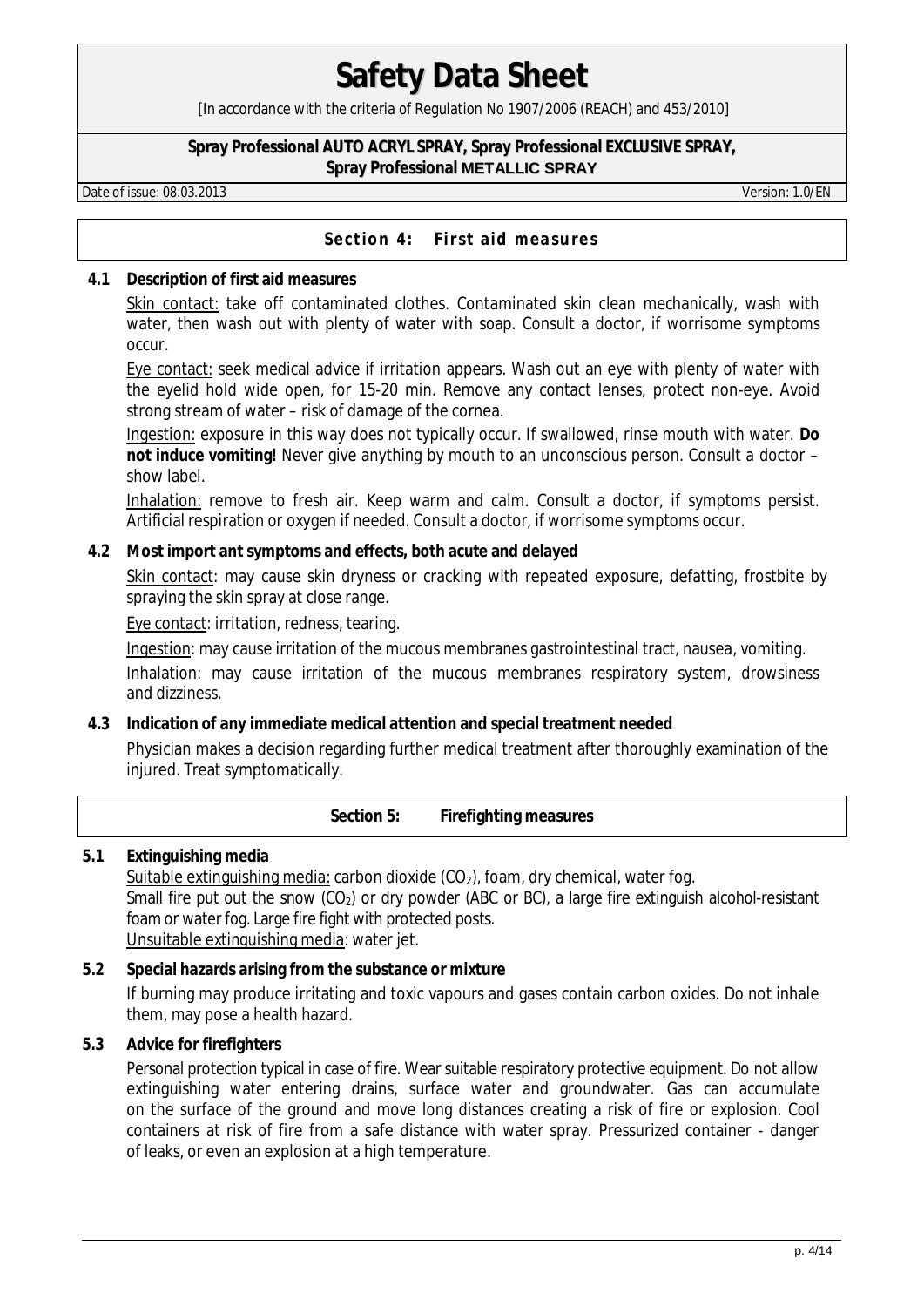[In accordance with the criteria of Regulation No 1907/2006 (REACH) and 453/2010]

#### **Spray Professional AUTO ACRYL SPRAY, Spray Professional EXCLUSIVE SPRAY, Spray Professional METALLIC SPRAY**

Date of issue: 08.03.2013 Version: 1.0/EN

# **Section 6: Accidental release measures**

**6.1 Personal precautions, protective equipment and emergency procedures** 

Limit the access for the outsiders into the breakdown area, until the suitable cleaning operations are completed. Ensure that the consequences of failure remove only trained personnel Avoid contact with eyes and skin. Ensure adequate ventilation. Wear adequate personal protective equipment. Do not inhale vapours. In case of large spills, isolate the exposed area. Remove all sources of ignition, do not use open flames or sparkling tools.

### **6.2 Methods and material for containment and cleaning up**

In case of release of large amounts of the product, it is necessary to take appropriate steps to prevent it from spreading into the environment. Notify relevant emergency services.

- **6.3 Methods and material for containment and cleaning up** Collect damaged container mechanically. Leakage absorb with non-inflammable liquid-binding material (e.g. sand, earth, diatomaceous earth,vermiculite) and transfer to appropriate waste disposal containers. Disposal in accordance with the local legislation. Clean contaminated surface. Do not use sparkling tools.
- **6.4 Reference to other sections** Appropriate conduct with waste product – section 13. Personal protection equipment – section 8.

# **Section 7: Handling and storage**

**7.1 Personal precautions, protective equipment and emergency procedures**  Handle in accordance with good occupational hygiene and safety practices. Avoid eyes and skin contact. Ensure adequate ventilation. Do not inhale aerosol. Eliminate sources of ignition - do not use open flames, do not smoke, do not use sparking tools and clothing from fabric susceptible to electrification; protect containers from heat. Do not spray on a naked flame or any incandescent material. Protect against electrostatic charges.

## **7.2 Conditions for safe storage, including any incompabilities**

Store only in a cool, dry place below 50  $^{\circ}$  C. The recommended storage temperature up to + 35  $^{\circ}$ C. Keep away from sources of ignition and heat. Do not smoke, use open flame and sparking devices in a storeroom. Do not pierce or burn packaging even after use. Keep away from food, foodstuffs and animal feed. Avoid contact with strong oxidizing agents (concentrated nitric acid, hydrogen peroxide, organic peroxides) - contact may cause ignition and steel corrosive agents (acids, salt solutions) - the risk of damage and the release of aerosols content.

# **7.3 Specific end use(s)**

Product intended for use to decorative spray coating of various surfaces.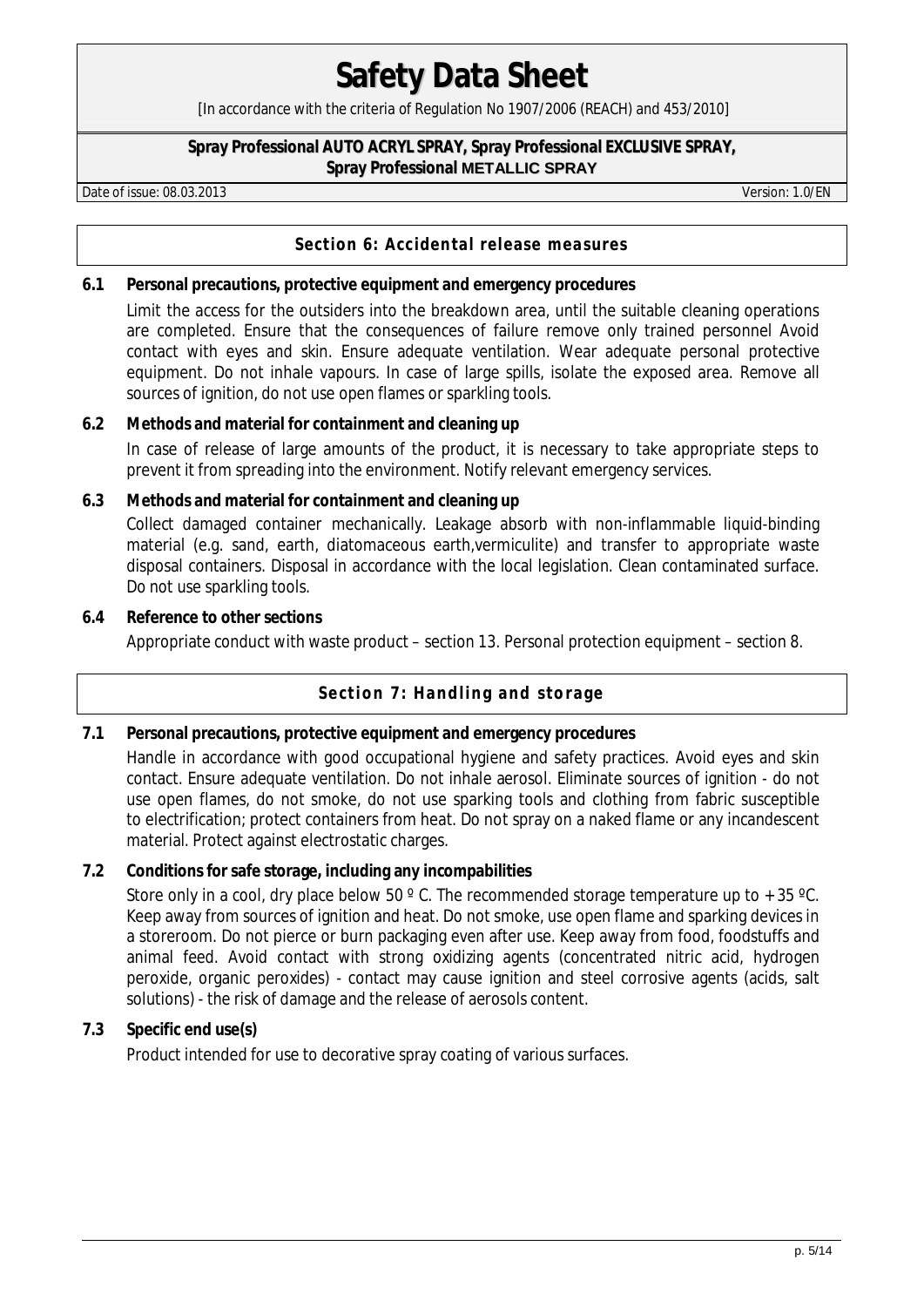[In accordance with the criteria of Regulation No 1907/2006 (REACH) and 453/2010]

## **Spray Professional AUTO ACRYL SPRAY, Spray Professional EXCLUSIVE SPRAY, Spray Professional METALLIC SPRAY**

Date of issue: 08.03.2013 Version: 1.0/EN

# Section 8: Exposure controls/personal protection

## **8.1 Control parameters**

|                            |                   | Limit values | Warning           |            |      |
|----------------------------|-------------------|--------------|-------------------|------------|------|
| Specification              | 8 hours           |              |                   | short term |      |
|                            | mg/m <sup>3</sup> | ppm          | mg/m <sup>3</sup> | ppm        |      |
| Acetone CAS: 67-64-1       | 1210              | 500          | -                 |            |      |
| Xylene CAS: 1330-20-7      | 221               | 50           | 442               | 100        | skin |
| Ethylbenzene CAS: 100-41-4 | 442               | 100          | 884               | 200        | skin |

Please check any national occupational exposure limit values in your country.

## PNEC values for components

| <b>PNEC</b>             | acetone        | n-buthyl acetate          | ethyl acetate    |
|-------------------------|----------------|---------------------------|------------------|
| fresh water             | 10,6 mg/l      | 0,18 mg/m <sup>3</sup>    | $0,26$ mg/l      |
| marine water            | 1,06 mg/l      | $0,018 \,\mathrm{mg/m^3}$ | $0,26$ mg/l      |
| intermittent release    | $21$ mg/l      | 0,36 mg/m <sup>3</sup>    |                  |
| fresh water sediment    | 30,4 mg/kg TG  | 0,981 mg/kg d.w.          | 1,25 mg/kg d.w.  |
| marine water sediment   | 3,04 mg/kg TG  | 0,0981 mg/kg d.w.         | 0,125 mg/kg d.w. |
| sewage treatment plants | 29,5 mg/ $I^3$ |                           | 650 mg/l         |
| soil                    | 0,112 mg/kg TG | 0,0903 mg/kg d.w.         | 0,24 mg/kg d.w.  |

### DNEL values for components

| <b>DNFI</b>                     | Acetone                |                       |  |  |
|---------------------------------|------------------------|-----------------------|--|--|
|                                 | worker                 | consumer              |  |  |
| inhalation, short-term exposure | 2420 mg/m <sup>3</sup> |                       |  |  |
| inhalation, long-term exposure  | 1210 mg/m <sup>3</sup> | 200 mg/m <sup>3</sup> |  |  |
| skin, long-term exposure        | 186 mg/kg KG./day      | 62 mg/kg KG/day       |  |  |
| oral, long-term exposure        |                        | 62 mg/kg KG/day       |  |  |

| dnel                                                          | n-buthyl acetate      |                          |  |  |
|---------------------------------------------------------------|-----------------------|--------------------------|--|--|
|                                                               | worker                | consumer                 |  |  |
| inhalation, short-term exposure<br>(local / systemic effects) | 960 mg/m <sup>3</sup> | 859,7 mg/m <sup>3</sup>  |  |  |
| inhalation, long-term exposure<br>(local / systemic effects)  | 480 mg/m <sup>3</sup> | 102,34 mg/m <sup>3</sup> |  |  |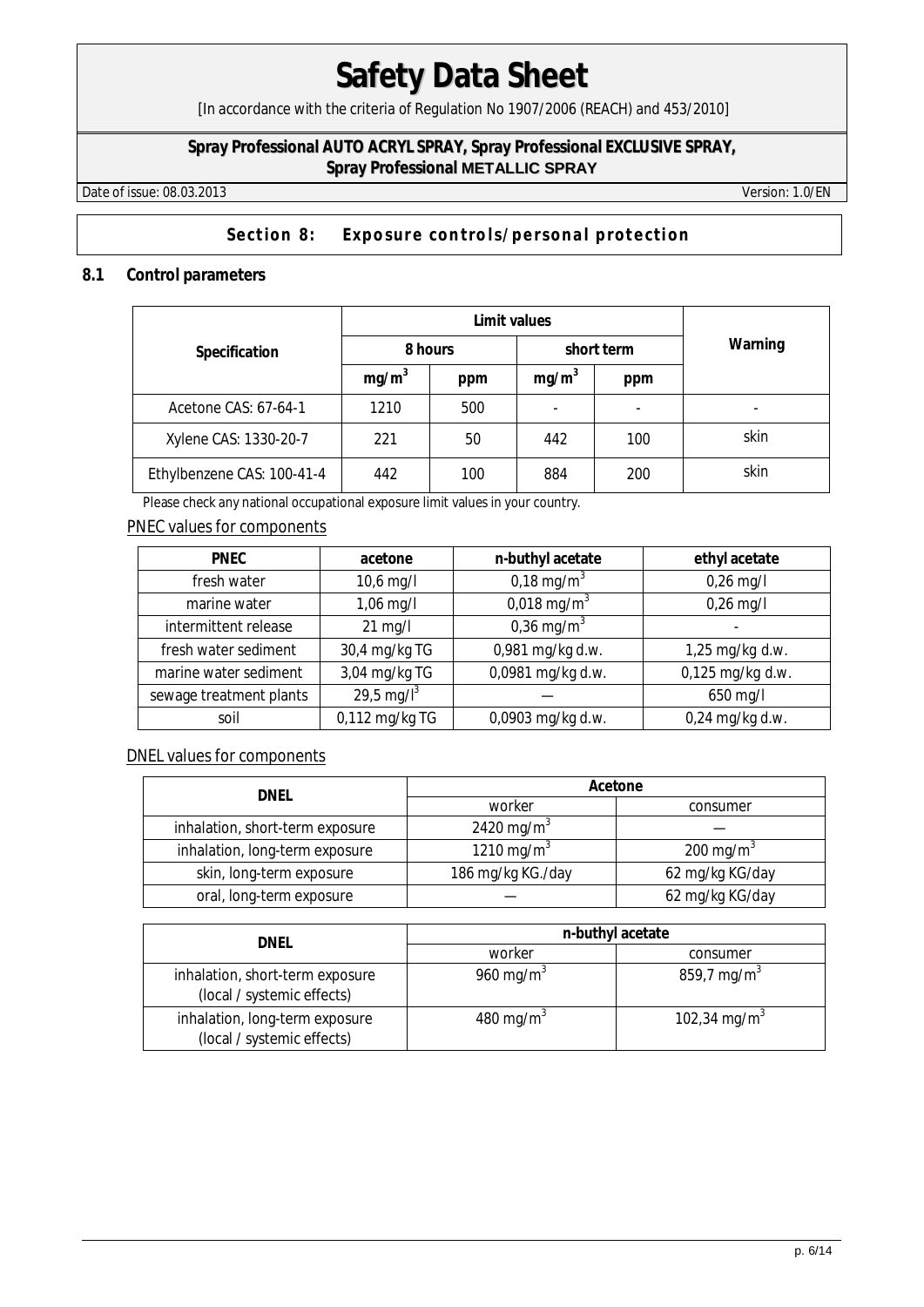[In accordance with the criteria of Regulation No 1907/2006 (REACH) and 453/2010]

#### **Spray Professional AUTO ACRYL SPRAY, Spray Professional EXCLUSIVE SPRAY, Spray Professional METALLIC SPRAY**

Date of issue: 08.03.2013 Version: 1.0/EN

| DNEL                                                         | ethyl acetate          |                       |  |  |
|--------------------------------------------------------------|------------------------|-----------------------|--|--|
|                                                              | worker                 | consumer              |  |  |
| inhalation, acute exposure<br>(local / systemic effects)     | 1468 mg/m <sup>3</sup> | 734 mg/m <sup>3</sup> |  |  |
| inhalation, long-term exposure<br>(local / systemic effects) | 734 mg/m <sup>3</sup>  | 367 mg/m <sup>3</sup> |  |  |
| skin, long-term exposure<br>(systemic effects)               | 63 mg/kg b. w./day     | 37 mg/kg b. w./day    |  |  |
| oral, long-term exposure<br>(systemic effects)               |                        | 4,5 mg/kg b. w./day   |  |  |

| DNEL                                                          | xylene                |                        |  |  |
|---------------------------------------------------------------|-----------------------|------------------------|--|--|
|                                                               | worker                | consumer               |  |  |
| inhalation, short-term exposure<br>(local / systemic effects) | 289 mg/m <sup>3</sup> | 174 mg/m <sup>3</sup>  |  |  |
| inhalation, long-term exposure<br>(local / systemic effects)  | 77 mg/m <sup>3</sup>  | 14,8 mg/m <sup>3</sup> |  |  |
| skin, long-term exposure<br>(systemic effects)                | 180 mg/kg b. w./day   | 108 mg/kg b. w./day    |  |  |
| oral, long-term exposure<br>(systemic effects)                |                       | 1,6 mg/kg b. w./day    |  |  |

### **8.2. Exposure controls**

Use the product in accordance with good occupational hygiene and safety practices. When handlings do not eat, drink or smoke. Avoid eyes and skin contamination. Ensure adequate ventilation. Take off contaminated clothes. If during the work processes there is a risk of inflammation garment worker - not more than 20 m in the horizontal line of the positions in which these processes are performed, there should be installed showers rescue (safety showers) to wash the whole body and separate showers (showers) eyewash .

### Hand protection

Use gloves resistant to the product (e.g. made from butyl rubber). We recommend the use of barrier cream on exposed parts of the body.

During use of protective gloves in contact with chemical products you should be aware that these performance levels and corresponding breakthrough times do not mean real time protection to the workplace, because this protection is affected by many factors, such as temperature, effects of other substances, etc. It is recommended replacement the gloves, if there are any signs of wear, damage or change in appearance (color, elasticity, shape). Observe the manufacturer's instructions, not only in the use of gloves, but also for their cleaning, maintenance and storage. Also important is the correct way to remove the gloves to avoid contamination of the hands when performing this operation.

### Body protection

Antistatic protective clothing made of dense fabric (preferably from natural fibers, such as cotton). Safety boots.

### Eye protection

Safety glasses in a sealed enclosure with side protection (plastic casing resistant to organic solvents).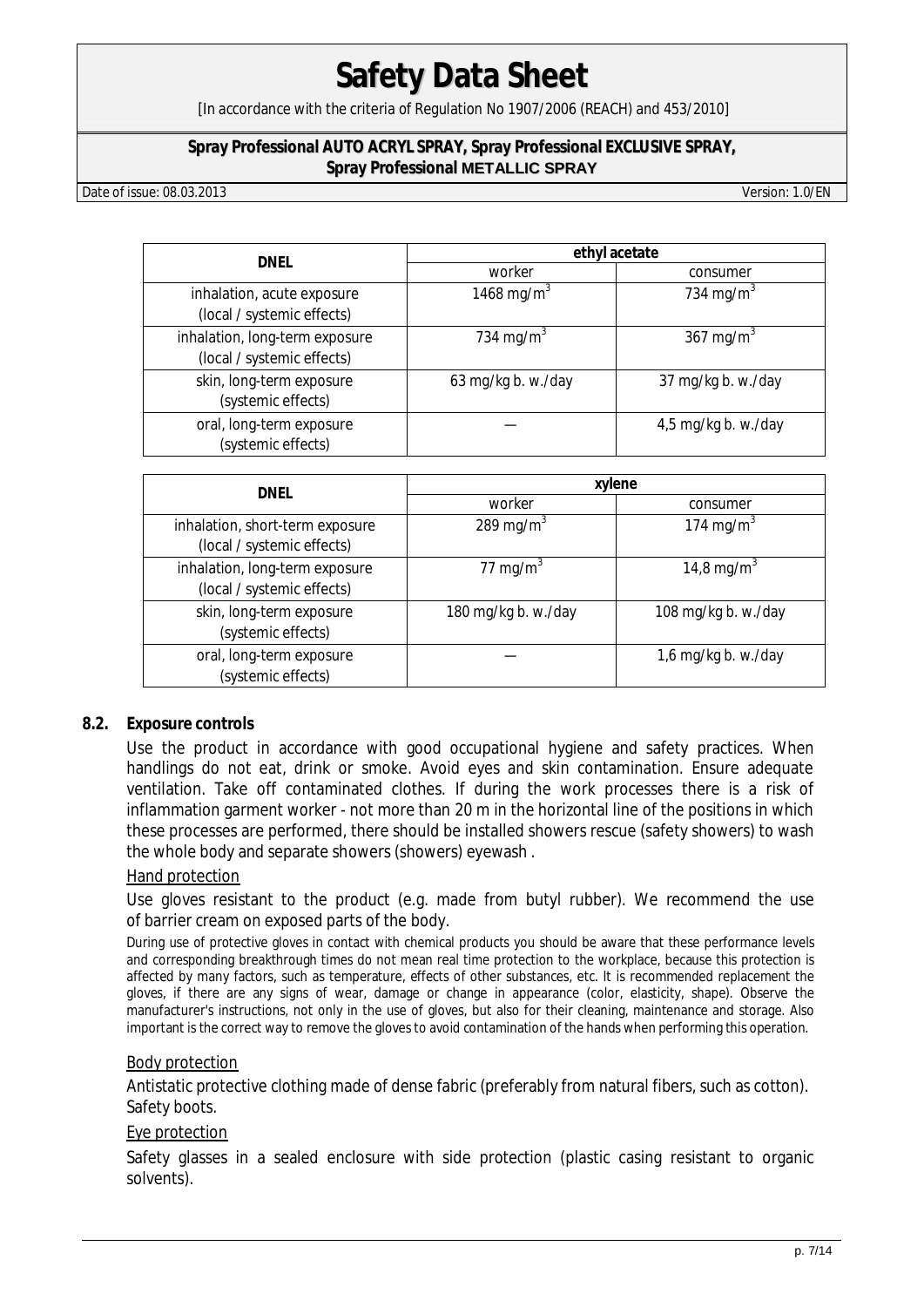[In accordance with the criteria of Regulation No 1907/2006 (REACH) and 453/2010]

#### **Spray Professional AUTO ACRYL SPRAY, Spray Professional EXCLUSIVE SPRAY, Spray Professional METALLIC SPRAY**

Date of issue: 08.03.2013 Version: 1.0/EN

#### Respiratory protection

Under normal conditions of use is not required. In case of insufficient ventilation, wear an approved respirator with a filter of AX. If you work in a confined space, insufficient oxygen in the air, a large uncontrolled emissions or other circumstances, when the mask with the filter does not give sufficient protection use breathing apparatus with independent air supply.

Personal protective equipment must meet requirements of directive 89/686/CE. Employer is obliged to ensure equipment adequate to activities carried out, with quality demands, cleaning and maintenance.

### Environmental exposure controls

Do not allow the mixture to contaminate surface water/ground water.

### Section 9: Physical and chemical properties

**9.1 Information on basic physical and chemical properties** 

|                | physical state/form:                                | liquid in aerosol                                     |
|----------------|-----------------------------------------------------|-------------------------------------------------------|
|                | colour:                                             | according to specification                            |
|                | odour:                                              | characteristic                                        |
|                | odour threshold:                                    | not determined                                        |
|                | pH:                                                 | not determined                                        |
|                | melting point/freezing point:                       | not determined                                        |
|                | initial boiling point and boiling range (1013 hPa): | -42 do $142^{\circ}$ C (propane, xylene respectively) |
|                | flash point:                                        | $-105^{\circ}$ C (propane)                            |
|                | evaporation rate:                                   | not determined                                        |
|                | flammability (solid, gas):                          | extremely flammable                                   |
|                | upper/lower flammability or explosive limits:       | 9,6/1,9 %vol. (for propellant)                        |
|                | vapour pressure:                                    | > 0,1MPa (-15°C), < 2,55 MPa (70°C) -                 |
|                |                                                     | for propellant                                        |
|                | vapour density (air=1):                             | >1                                                    |
|                | density $(20^{\circ}C)$ :                           | ca. $0,68$ kg/dm <sup>3</sup>                         |
|                | solubility(ies):                                    | $0.012$ kg/dm <sup>3</sup> (water)                    |
|                | partition coefficient: n-octanol/water:             | not determined                                        |
|                | auto-ignition temperature:                          | $>287^{\circ}$ C                                      |
|                | decomposition temperature:                          | not determined                                        |
|                | explosive properties:                               | create explosive mixtures with air                    |
|                | oxidising properties:                               | not display                                           |
|                | viscosity dynamic:                                  | not determined                                        |
| $\overline{2}$ | Other information                                   |                                                       |

**9.2 Other information**  No additional data.

## **Section 10: Stability and reactivity**

- **10.1 Reactivity**  Product is reactive. See subsections 10.3 – 10.5.
- **10.2 Chemical stability**  The product is stable under normal conditions.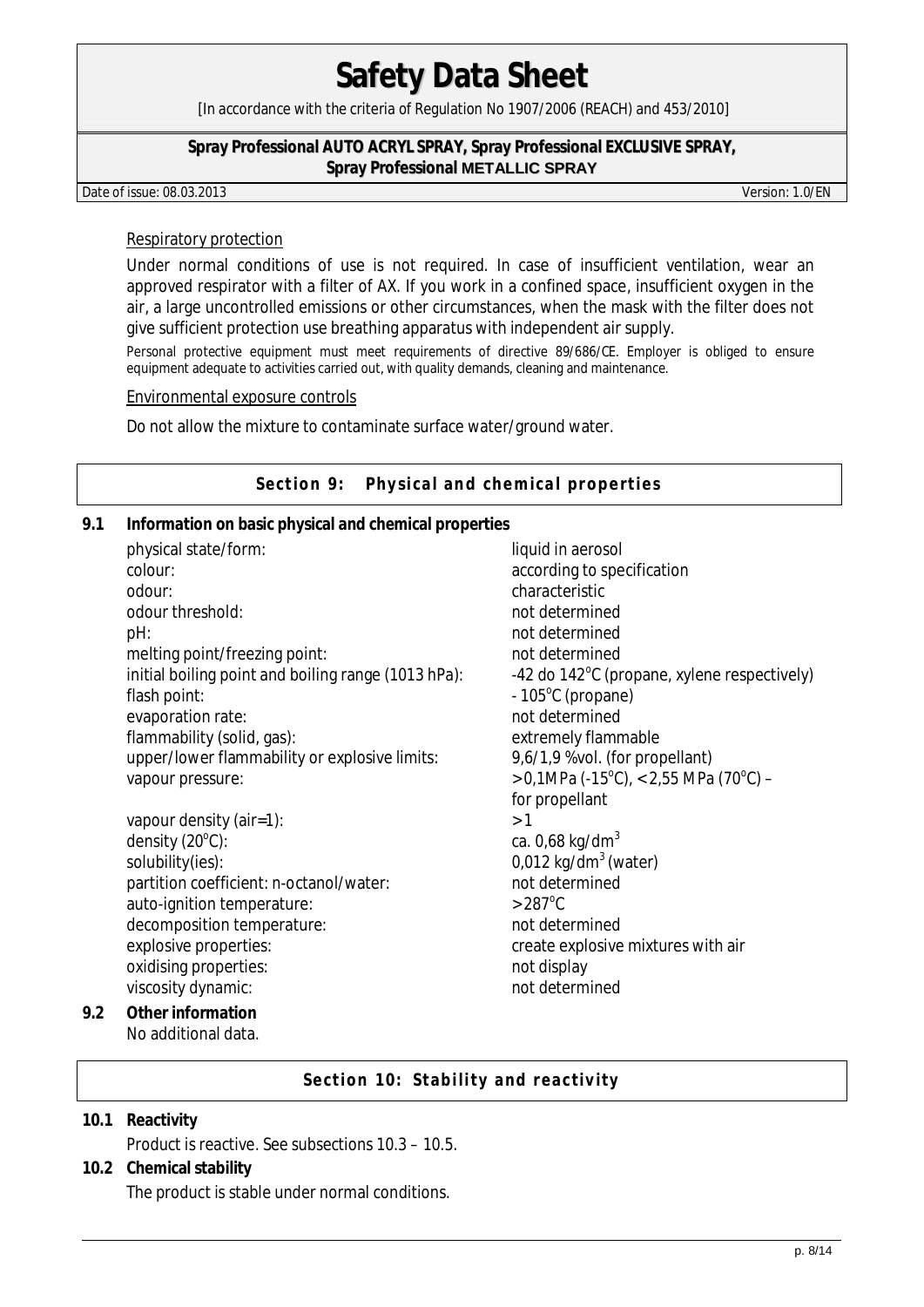[In accordance with the criteria of Regulation No 1907/2006 (REACH) and 453/2010]

#### **Spray Professional AUTO ACRYL SPRAY, Spray Professional EXCLUSIVE SPRAY, Spray Professional METALLIC SPRAY**

Date of issue: 08.03.2013 Version: 1.0/EN

- **10.3 Possibility of hazardous reactions**  Dangerous reactions are not known.
- **10.4 Conditions to avoid**  Avoid sources of heat and direct sunlight, temperature above  $50^{\circ}$ C.
- **10.5 Incompatible materials**  Avoid contact with strong oxidizing.
- **10.6 Hazardous decomposition products**  Not known.

**Section 11: Toxicological information** 

**11.1 Information on toxicological effects Toxicity of ingredients**  acetone LD<sub>50</sub> (oral) 5 800 mg/kg (experimental value) LD<sub>50</sub> (skin, rat) 7 400 mg/kg (experimental value)  $LC_{50}$  (inhalation, rat)  $7.6$  mg/l/4h (experimental value) n-buthyl acetate  $LD_{50}$  (oral, rat)  $> 10000$  mg/kg  $LD_{50}$  (skin, rabbit)  $\rightarrow$  14 000 mg/kg  $LC_{50}$  (inhalation, rat)  $> 21.1$  mg/l/4h ethyl acetate LD50 (oral, rabbit) 4 934 mg/kg (experimental value)  $LD_{50}$  (skin, rabbit male)  $> 20000$  mg/kg (experimental value)  $LC_{50}$  (inhalation, rat)  $> 22.5$  mg//l/6h (experimental value) xylene  $LD_{50}$  (oral, rat) 3 523 – 8 700 mg/kg  $LD_{50}$  (skin, rabbit)  $> 2000$  mg/kg  $LC_{50}$  (inhalation, rat) 21,7 – 6 350 mg/l/4h ethylbenzene  $LD_{50}$  (oral, rat) 3 500 mg/kg  $LD_{50}$  (skin, rabbit) 15 500 mg/kg  $LC_{50}$  (inhalation, rat) 17,2 mg/l/4h **Toxicity of mixture**  Acute toxicity Based on available data, the classification criteria are not met. Irritation Irritating to eyes. **Corrosivity** Based on available data, the classification criteria are not met.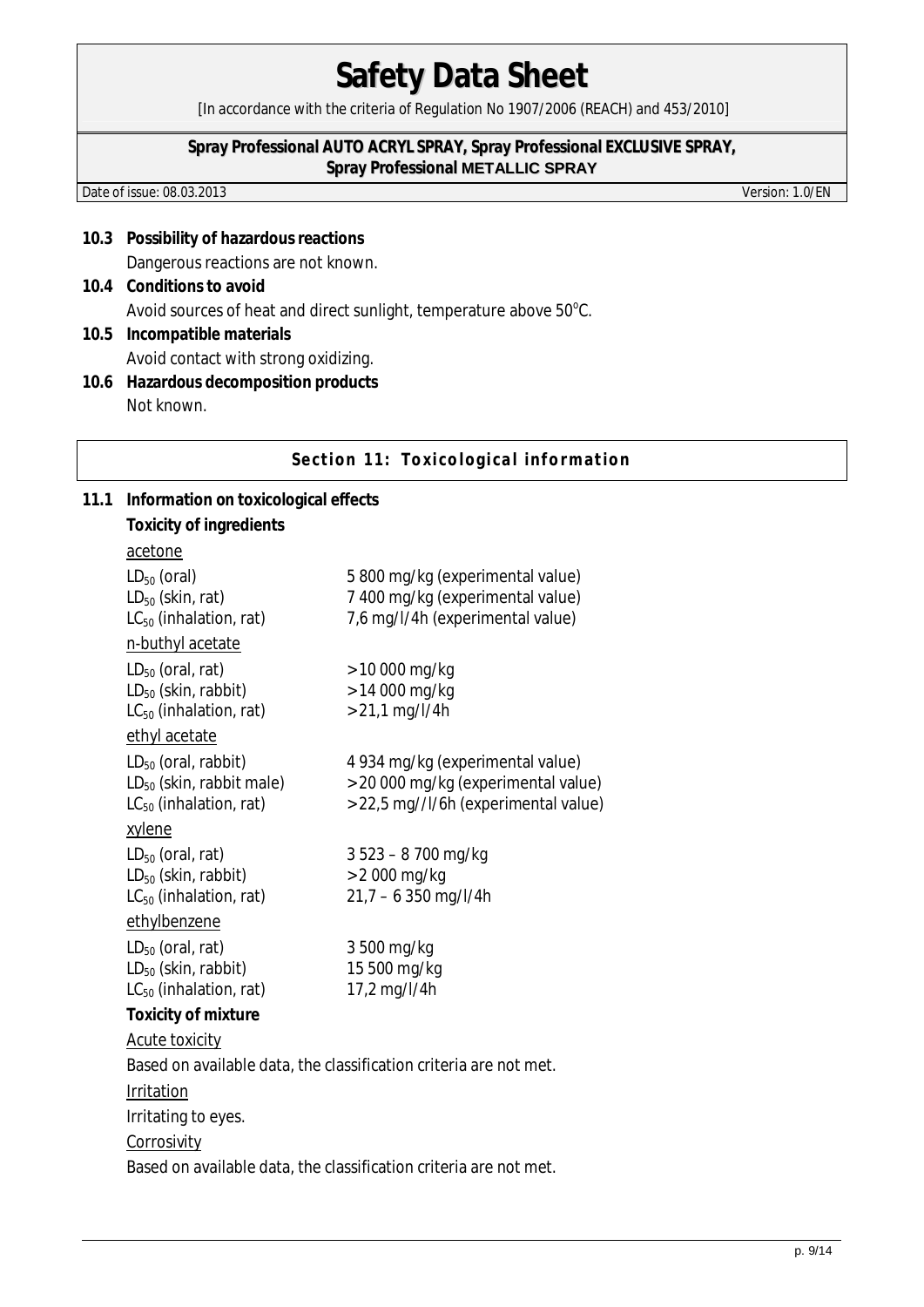[In accordance with the criteria of Regulation No 1907/2006 (REACH) and 453/2010]

### **Spray Professional AUTO ACRYL SPRAY, Spray Professional EXCLUSIVE SPRAY, Spray Professional METALLIC SPRAY**

Date of issue: 08.03.2013 Version: 1.0/EN

## Sensitisation

Based on available data, the classification criteria are not met.

Repeated dose toxicity

Repeated exposure may cause skin dryness or cracking.

**Carcinogenicity** 

Based on available data, the classification criteria are not met.

Mutagenicity

Based on available data, the classification criteria are not met.

Toxicity for reproduction

Based on available data, the classification criteria are not met.

Other toxicity

Vapours may cause drowsiness and dizziness.

**Section 12: Ecological information** 

### **12.1 Toxicity**

**Toxicity of ingredients** 

| hydrocarbons $C_{3-4}$          |             |                                                   |
|---------------------------------|-------------|---------------------------------------------------|
| Acute toxicity for fish         | $LC_{50}$   | > 24,11 mg/l/96h (Oncorhynchus mykiss)            |
| Acute toxicity for daphnia      | $EC_{50}$   | > 14,22 mg/l/48h (Daphnia magna)                  |
| Acute toxicity for algae        | $EC_{50}$   | > 7,71 mg/l/72h (Pseudokirchneriella subcapitata) |
| ethyl acetate                   |             |                                                   |
| Acute toxicity for fish         | $LC_{50}$   | 230 mg/l/96h (Pimephales promelas)                |
| Acute toxicity for daphnia      | $EC_{50}$   | 165 mg/l/48h (Daphnia magna)                      |
| Acute toxicity for algae        | EC50        | > 900 mg/l/72h (Scenedesmus pannonicus)           |
| Long-therm toxicity for daphnia | <b>NOEC</b> | 2,4 mg/l/21d (Daphnia magna)                      |
| acetone                         |             |                                                   |
| Acute toxicity for fish         | $LC_{50}$   | 5 540 mg/l/96h (Oncorhynchus mykiss)              |
|                                 | $LC_{50}$   | 11 000 mg/l/96h (Alburnus alburnus)               |
| Acute toxicity for daphnia      | $EC_{50}$   | 8 800 mg/l/48h (Daphnia pulex)                    |
|                                 | $EC_{50}$   | 2 100 mg/l/24h (Artemisia salina)                 |
| Acute toxicity for algae        | NOEC        | 530 mg/l/8h (Microcystis aeruginosa)              |
|                                 | <b>NOEC</b> | 430 mg/l/96h (Prorocentrum minimum)               |
| Acute toxicity for bacteria     | EC12        | 1 000 mg/l/30 min. (activated sludge)             |
| n-buthyl acetate                |             |                                                   |
| Acute toxicity for fish         | $LC_{50}$   | 62 mg/l/48h (Leuciscus iduslas)                   |
|                                 | $LC_{50}$   | 18 mg/l/96h (Pimephales promelas)                 |
| Acute toxicity for daphnia      | $EC_{50}$   | 44 mg/l/48h (Daphnia magna)                       |
| Acute toxicity for algae        | $IC_{50}$   | 675 mg/l/72h (Scenedesmus subspicatus)            |
|                                 |             |                                                   |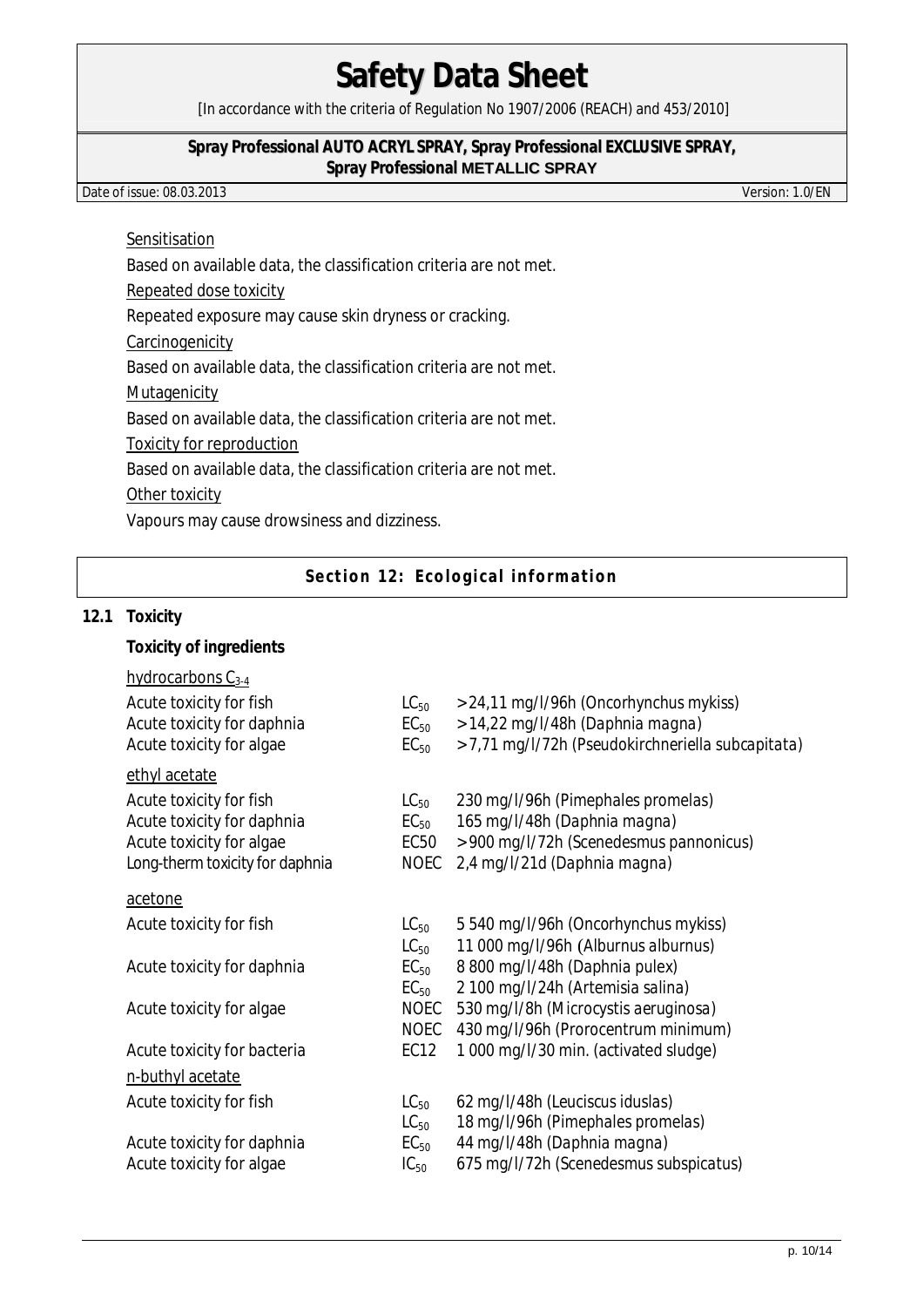[In accordance with the criteria of Regulation No 1907/2006 (REACH) and 453/2010]

#### **Spray Professional AUTO ACRYL SPRAY, Spray Professional EXCLUSIVE SPRAY, Spray Professional METALLIC SPRAY**

Date of issue: 08.03.2013 Version: 1.0/EN

| xylene                     |                        |                                                                            |
|----------------------------|------------------------|----------------------------------------------------------------------------|
| Acute toxicity for fish    | $LC_{50}$<br>$LC_{50}$ | 20,9 mg/l/96h (Lepomis macrochirus)<br>26,7 mg/l/96h (Pimephales promelas) |
| Acute toxicity for daphnia | $EC_{50}$              | 1 - 165 mg/l/24h (Daphnia magna)                                           |
| Acute toxicity for algae   | $IC_{50}$              | 2,2 mg/l/72h                                                               |
| ethylbenzene               |                        |                                                                            |
| Acute toxicity for fish    | $LC_{50}$              | 94,44 mg/l/96h (Carassius auratus)                                         |
|                            | $LC_{50}$              | 12,1 mg/l/96h (Pimephales promelas)                                        |
|                            | $LC_{50}$              | 4,2 mg/l/96h (Onchorhyncus mykiss)                                         |
| Acute toxicity for daphnia | $EC_{50}$              | $1,8 - 2,9$ mg/l/24h                                                       |
| Acute toxicity for algae   | $IC_{50}$              | 4,6 mg/l/72h (Selenastrum capricornutum)                                   |
|                            |                        |                                                                            |

**Toxicity of mixture** 

Product is not classified as dangerous for environment.

- **12.2 Persistence and degradability**  No data.
- **12.3 Bioaccumulative potential**  Bioaccumulation is not expected.
- **12.4 Mobility in soil**  Product is mobile in soil and water. Gaseous components rapidly dispersed in the air
- **12.5 Results of PBT and vPvB assessment**  Not applicable.
- **12.6 Other adverse effects**

This product has no influence on the global warming or the ozone layer depletion. The product does not contain organically bound halogens which could affect the AOX value in waste water.

**Section 13: Disposal considerations** 

# **13.1 Waste treatment methods**

Disposal methods for the product: not empty into drains. Disposal in accordance with the local legislation. Do not remove the remains from the original packaging. Proposed waste code:

08 01 11 Waste paint and varnish containing organic solvents or other dangerous substances . 16 03 05\* Organic wastes containing dangerous substances.

Disposal methods for used packing: classification of the waste meets the requirements for hazardous waste. Packaging company empowered to pass. Do not mix with other waste materials. Do not burn and do not pierce the empty package.

Legal basis: Directive 2008/98/EC, 94/62/EC.

## **Section 14: Transport information**

**14.1 UN number** 1950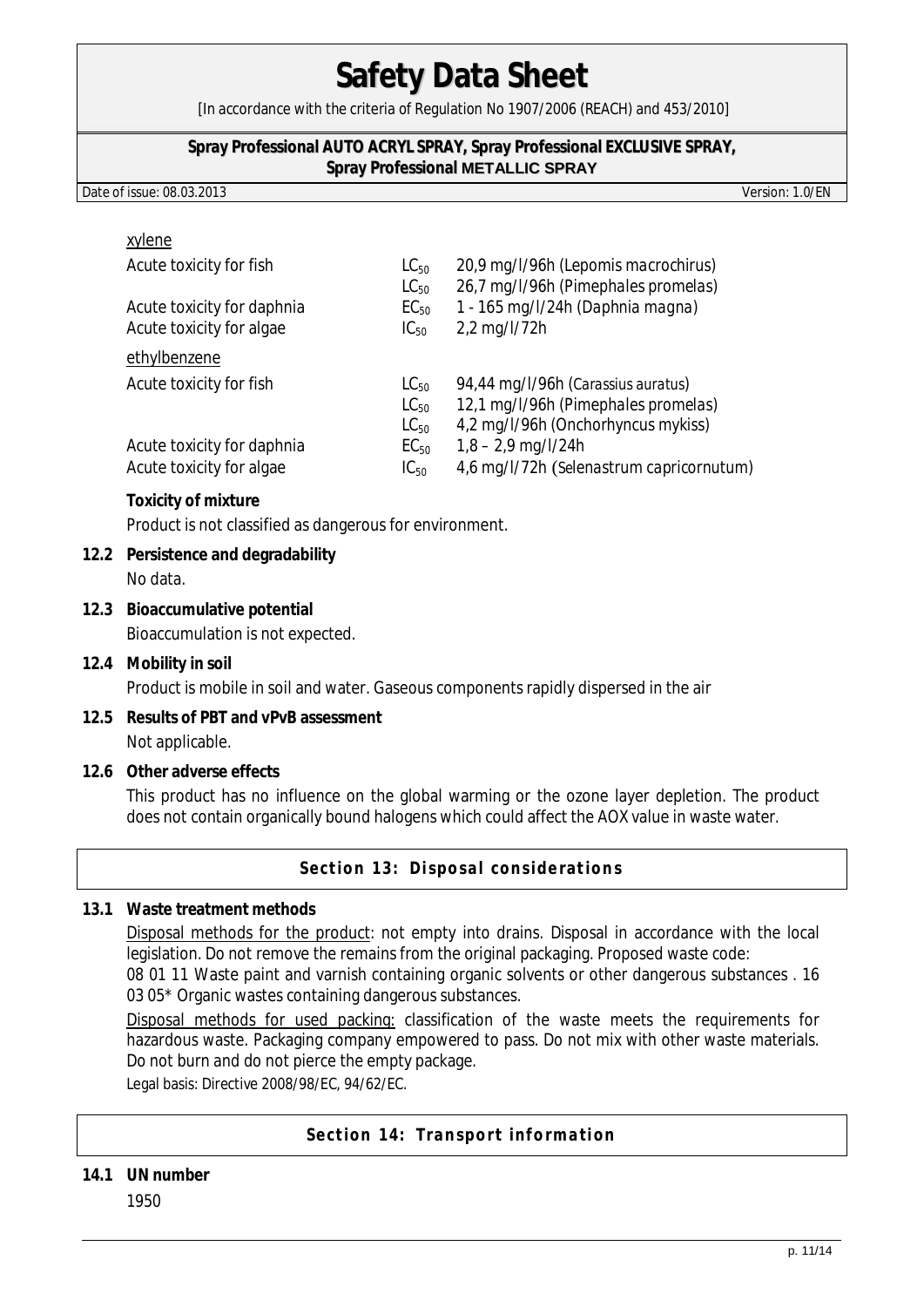[In accordance with the criteria of Regulation No 1907/2006 (REACH) and 453/2010]

#### **Spray Professional AUTO ACRYL SPRAY, Spray Professional EXCLUSIVE SPRAY, Spray Professional METALLIC SPRAY**

Date of issue: 08.03.2013 Version: 1.0/EN

- **14.2 UN proper shipping name**  Aerosols, flammable
- **14.3 Transport hazard class(es)**  2 (label 2.1)
- **14.4 Packing group**  Not applicable. Limit quantity 1l (LQ2).
- **14.5 Environmental hazards**  None.
- **14.6 Special precautions for user**  Avoid sources of ignition and fire. Packages should not be thrown or subjected to impact. Receptacles shall be so placed on the vehicle or container that they can not tip over or fall. EMS: F-D, S-U (IMDG code for shipping).
- **14.7 Transport in bulk according to Annex II of MARPOL 73/78 and the IBC Code**  Not applicable.

## **Section 15: Regulatory information**

**15.1 Safety, health and environmental regulations/legislation specific for the substance or mixture** 

**Regulation (EC) No 1907/2006** of the European Parliament and of the Council of 18 December 2006 concerning the Registration, Evaluation, Authorization and Restriction of Chemicals (REACH), establishing a European Chemicals Agency, amending Directive 1999/45/EC and repealing Council Regulation (EEC) No 793/93 and Commission Regulation (EC) No 1488/94 as well as Council Directive 76/769/EEC and Commission Directives 91/155/EEC, 93/67/EEC, 93/105/EC and 2000/21/EC.

**Regulation (EC) No 1272/2008** of the European Parliament and of the Council of 16 December 2008 on classification, labelling and packaging of substances and mixtures, amending and repealing Directives 67/548/EEC and 1999/45/EC, and amending Regulation (EC) No 1907/2006 (Text with EEA relevance).

**Council Directive 67/548/EEC** of 27 June 1967 on the approximation of laws, regulations and administrative provisions relating to the classification, packaging and labeling of dangerous substances.

**Directive 1999/45/EC** of the European Parliament and of the Council of 31 May 1999 concerning the approximation of the laws, regulations and administrative provisions of the Member States relating to the classification, packaging and labelling of dangerous preparations.

**Commission Regulation (EC) No 790/2009** of 10 August 2009 amending, for the purposes of its adaptation to technical and scientific progress, Regulation (EC) No 1272/2008 of the European Parliament and of the Council on classification, labelling and packaging of substances and mixtures (Text with EEA relevance).

**Commission Regulation (EU) No 453/2010** of 20 May 2010 amending Regulation (EC) No 1907/2006 of the European Parliament and of the Council on the Registration, Evaluation, Authorisation and Restriction of Chemicals (REACH) (Text with EEA relevance).

**Directive 2008/98/EC** of the European Parliament and of the Council of 19 November 2008 on waste and repealing certain Directives.

**Council Directive 75/324/EEC** of 20 May 1975 on the approximation of the laws of the Member States relating to aerosol dispensers

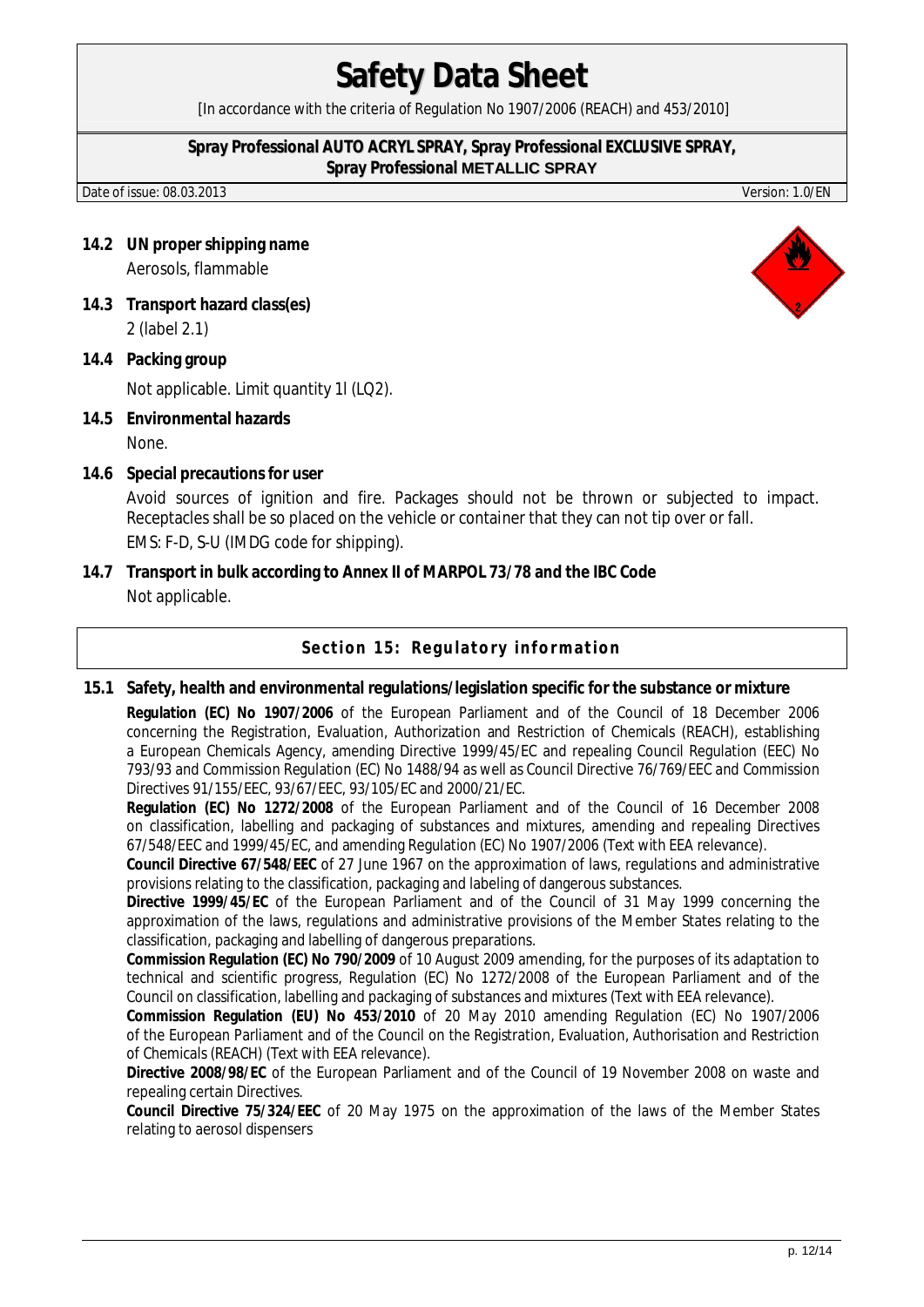[In accordance with the criteria of Regulation No 1907/2006 (REACH) and 453/2010]

## **Spray Professional AUTO ACRYL SPRAY, Spray Professional EXCLUSIVE SPRAY, Spray Professional METALLIC SPRAY**

Date of issue: 08.03.2013 Version: 1.0/EN

### **15.2 Chemical safety assessment**

Chemical safety assessment is not required for mixture.

|                                   | Section 16: Other information                                 |                                                                    |  |  |  |  |
|-----------------------------------|---------------------------------------------------------------|--------------------------------------------------------------------|--|--|--|--|
|                                   | Full text of indicated R and H phrases mentioned in section 3 |                                                                    |  |  |  |  |
|                                   | R <sub>10</sub>                                               | Flammable                                                          |  |  |  |  |
|                                   | R <sub>11</sub>                                               | Highly flammable                                                   |  |  |  |  |
|                                   | R <sub>12</sub>                                               | <b>Extremely flammable</b>                                         |  |  |  |  |
|                                   | <b>R20</b>                                                    | Harmful by inhalation.                                             |  |  |  |  |
|                                   | R20/21                                                        | Harmful by inhalation and in contact with skin.                    |  |  |  |  |
|                                   | R36                                                           | Irritating to eyes.                                                |  |  |  |  |
|                                   | <b>R38</b>                                                    | Irritating to skin.                                                |  |  |  |  |
|                                   | R65                                                           | Harmful: may cause lung damage if swallowed.                       |  |  |  |  |
|                                   | <b>R66</b>                                                    | Repeated exposure may cause skin dryness or cracking.              |  |  |  |  |
|                                   | R67                                                           | Vapours may cause drowsiness and dizziness.                        |  |  |  |  |
|                                   | H <sub>220</sub>                                              | Extremely flammable gas.                                           |  |  |  |  |
|                                   | H <sub>225</sub>                                              | Highly flammable liquid and vapour.                                |  |  |  |  |
|                                   | H226                                                          | Flammable liquid and vapour.                                       |  |  |  |  |
|                                   | H <sub>280</sub>                                              | Contains gas under pressure; may explode if heated.                |  |  |  |  |
|                                   | H304                                                          | May be fatal if swallowed and enters airways.                      |  |  |  |  |
|                                   | H312                                                          | Harmful in contact with skin.                                      |  |  |  |  |
|                                   | H315                                                          | Causes skin irritation.                                            |  |  |  |  |
|                                   | H319                                                          | Causes serious eye irritation.                                     |  |  |  |  |
|                                   | H332                                                          | Harmful if inhaled.                                                |  |  |  |  |
|                                   | H335                                                          | May cause respiratory irritation.                                  |  |  |  |  |
|                                   | H336                                                          | May cause drowsiness or dizziness.                                 |  |  |  |  |
|                                   | H373                                                          | May cause damage to organs through prolonged or repeated exposure. |  |  |  |  |
|                                   | <b>EUH 066</b>                                                | Repeated exposure may cause skin dryness or cracking.              |  |  |  |  |
| <b>Abbreviations and acronyms</b> |                                                               |                                                                    |  |  |  |  |
|                                   | <b>PBT</b>                                                    | Persistent, Bioaccumulative and Toxic substance                    |  |  |  |  |
|                                   | vPvB                                                          | very Persistent, very Bioaccumulative substance                    |  |  |  |  |
|                                   | <b>DNEL</b>                                                   | Derived No Effect Level.                                           |  |  |  |  |
|                                   | <b>PNEC</b>                                                   | <b>Predicted No Effect Concentration</b>                           |  |  |  |  |
|                                   | Flam. Gas 1                                                   | Flammable gas category 1                                           |  |  |  |  |
|                                   | Liquefied gas                                                 | Gas under pressure                                                 |  |  |  |  |
|                                   | Eye Irrit. 2                                                  | Eye irritation category 2                                          |  |  |  |  |
|                                   | Skin Irrit. 2                                                 | Skin irritation category 2                                         |  |  |  |  |
|                                   | Flam. Liq. 2, 3                                               | Flammable liquid category 2, 3                                     |  |  |  |  |
|                                   | STOT SE 3                                                     | Specific target organ toxicity - single exposure category 3        |  |  |  |  |
|                                   | STOT RE 2                                                     | Specific target organ toxicity - repeated exposure category 2      |  |  |  |  |
|                                   | Asp Tox. 1                                                    | Aspiration hazard                                                  |  |  |  |  |
|                                   | Acute Tox. 4                                                  | Acute toxicity category 4                                          |  |  |  |  |